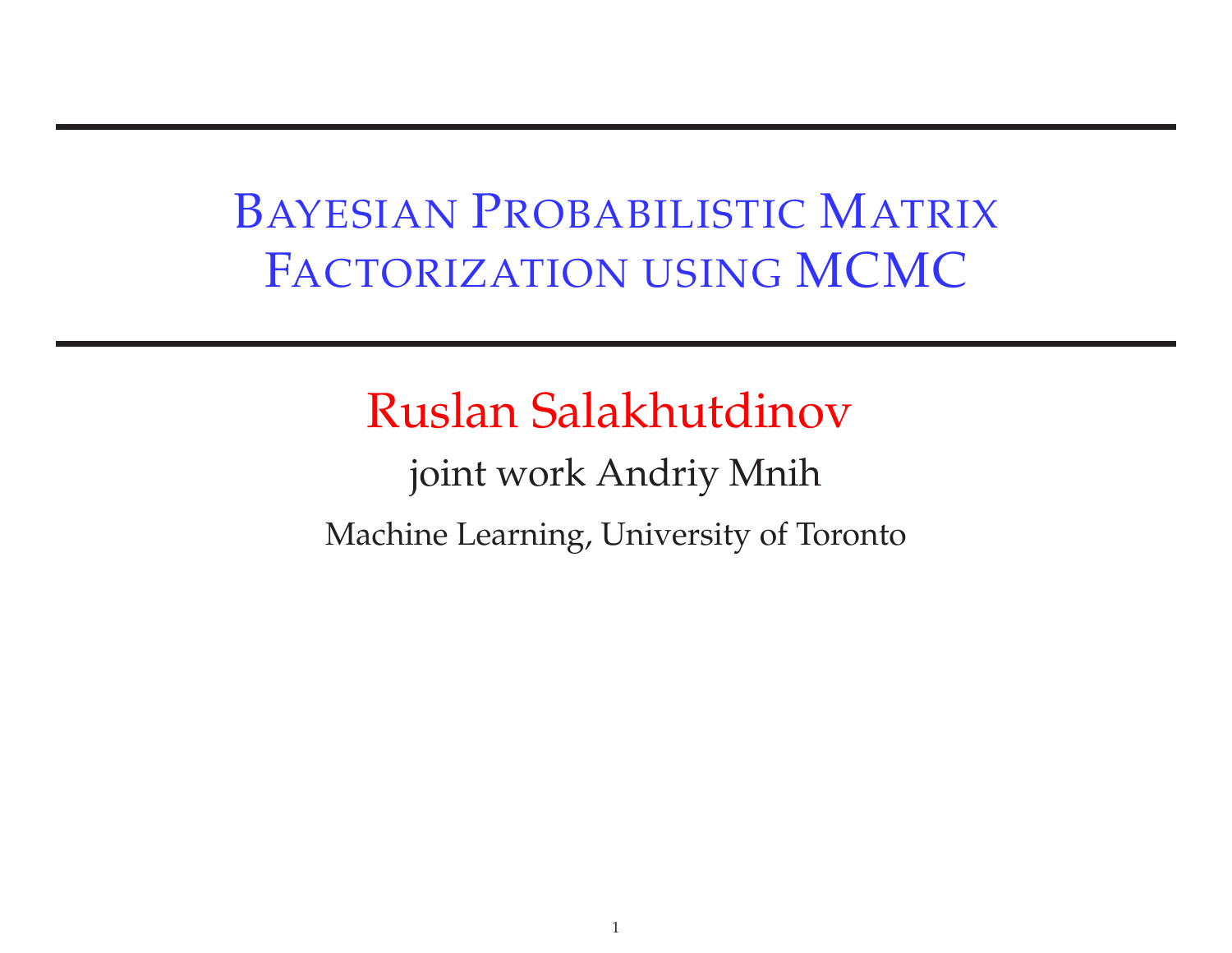# **Preliminaries**



- $\bullet$ • Suppose we have  $M$  movies,  $N$  users, and integer rating values from 1 to  $K$ . values from 1 to  $K$ .
- $\bullet$ • Let  $R_{ij}$  be the rating of user *i* for movie *j*, and  $U \in R^{D \times N}$ ,  $V \in R^{D \times M}$  be latent user and movie feature matrices.  $V \in R^{D \times M}$  be latent user and movie feature matrices.
- $\bullet$ • We will use  $U_i$  and  $V_j$  to denote the latent feature vectors for user *i* and movie *i* respectively. for user  $i$  and movie  $j$  respectively.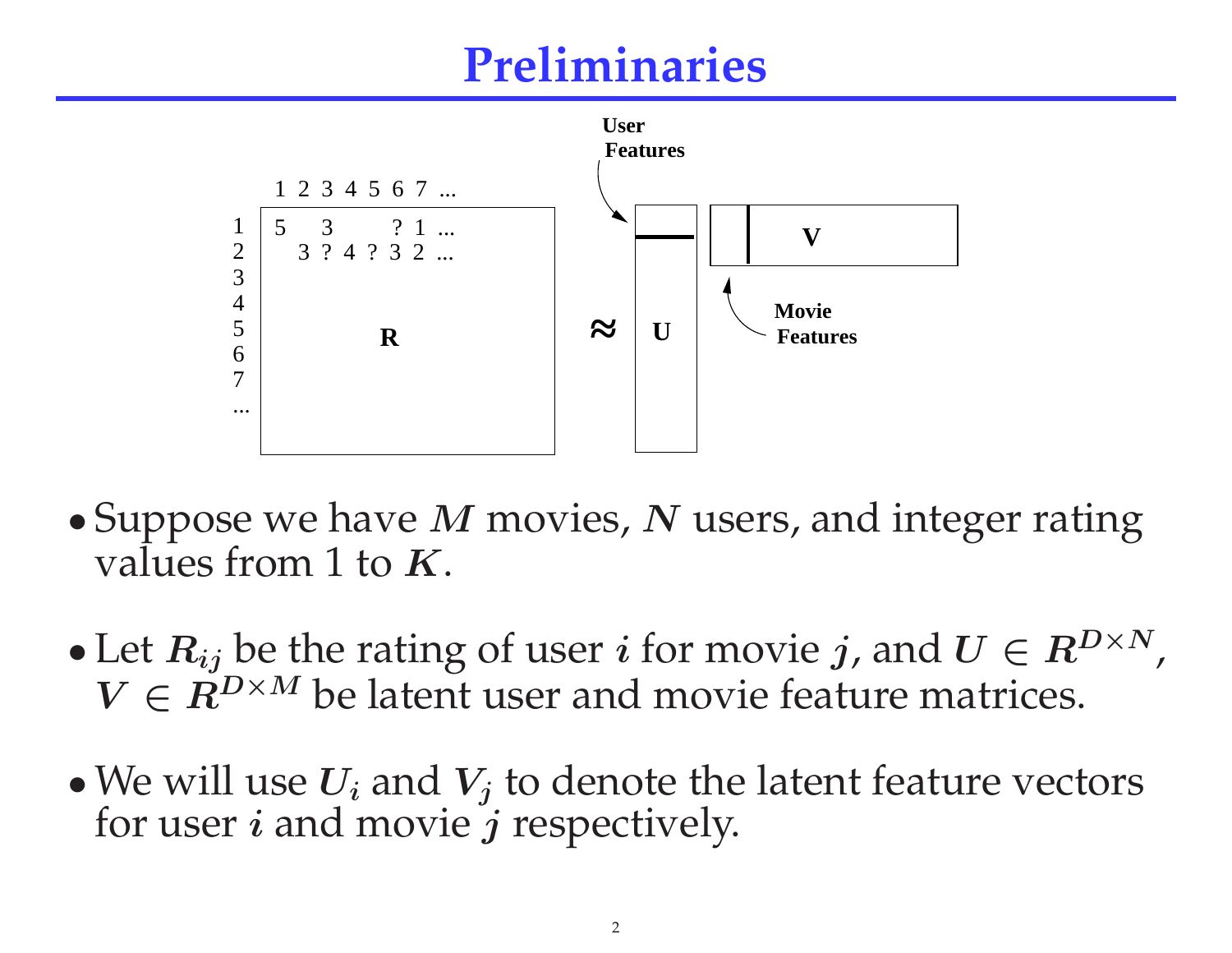# **Probabilistic Matrix Factorization (PMF)**

 $\bullet$ • PMF is a simple probabilistic linear<br>model with Gaussian observation model with Gaussian observation noise.

• Given the feature vectors for the • Given the feature vectors for the<br>user and the movie, the distributio user and the movie, the distribution<br>of the corresponding rating is: of the corresponding rating is:

$$
p(R_{ij}|U_i,V_j,\sigma^2) = \mathcal{N}(R_{ij}|U_i^TV_j,\sigma^2).
$$

 $\bullet$ • The user and movie feature vectors<br>are given zero-mean spherical are <sup>g</sup>iven zero-mean spherical Gaussian priors:

$$
p(U|\sigma^2_U) = \prod_{i=1}^N \mathcal{N}(U_i|0,\sigma^2_U \mathrm{I}), \hspace{0.3cm} p(V|\sigma^2_V) = \prod_{j=1}^M \mathcal{N}(V_j|0,\sigma^2_V \mathrm{I}).
$$



σ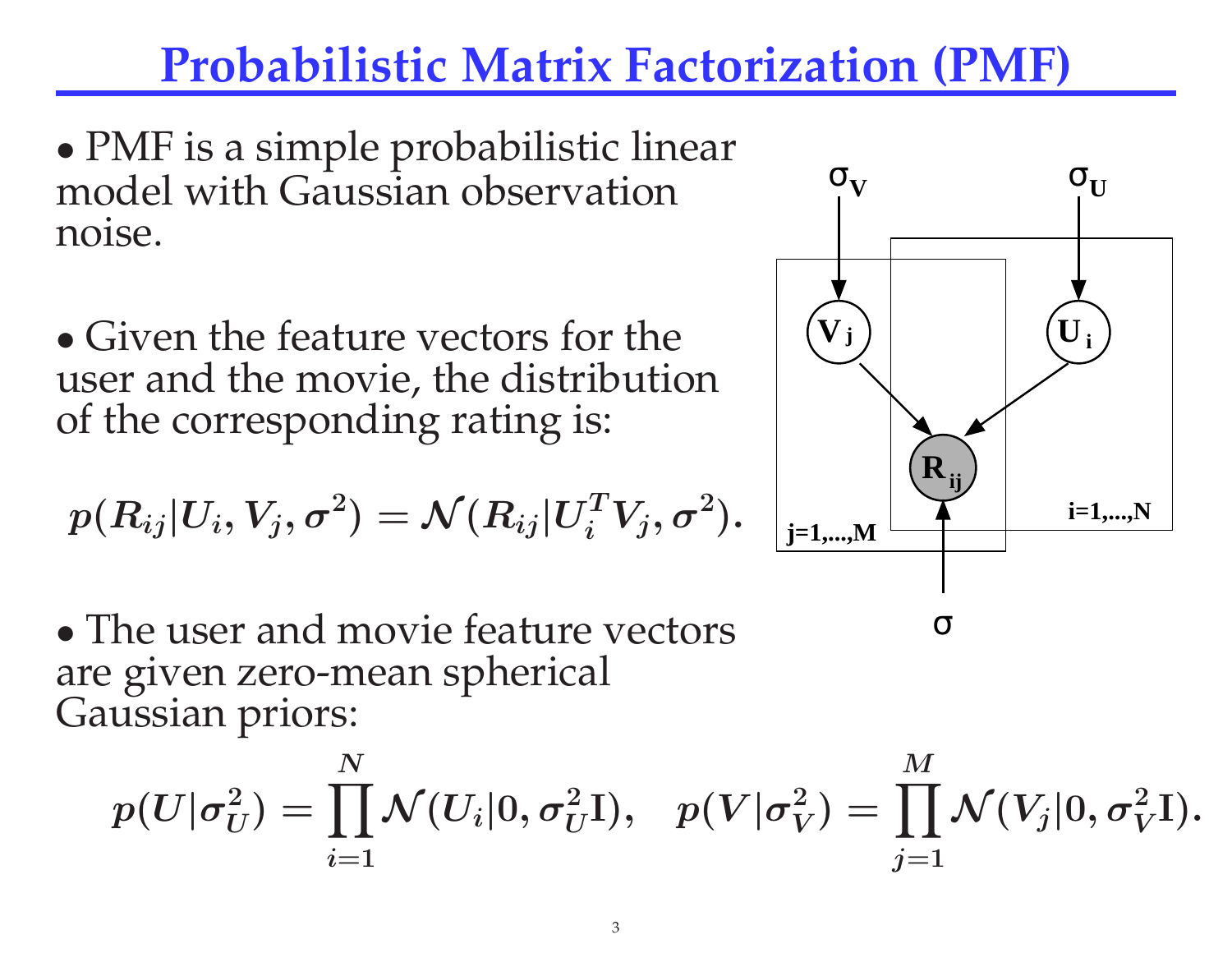# **Learning (I)**

 $\bullet$ • MAP Learning: Maximize the log-<br>posterior over movie and user posterior over movie and user features with fixed hyperparameters.

 $\bullet$ • Equivalent to minimizing the<br>sum-of-squared-errors with sum-of-squared-errors with quadratic regularization terms:

$$
E = \frac{1}{2}\sum_{i=1}^N\sum_{j=1}^M I_{ij} (R_{ij} - U_i^T V_j)^2 + \\ + \frac{\lambda_U}{2}\sum_{i=1}^N \|U_i\|_{Fro}^2 + \frac{\lambda_V}{2}\sum_{j=1}^M \|V_j\|_{Fro}^2,
$$



 $\lambda_U =$  $\sigma^2/\sigma_U^2$ ,  $\lambda_V = \sigma^2/\sigma_V^2$ , and  $I_{ij} = 1$  if user *i* rated movie *j* is 0 otherwise. and is <sup>0</sup> otherwise.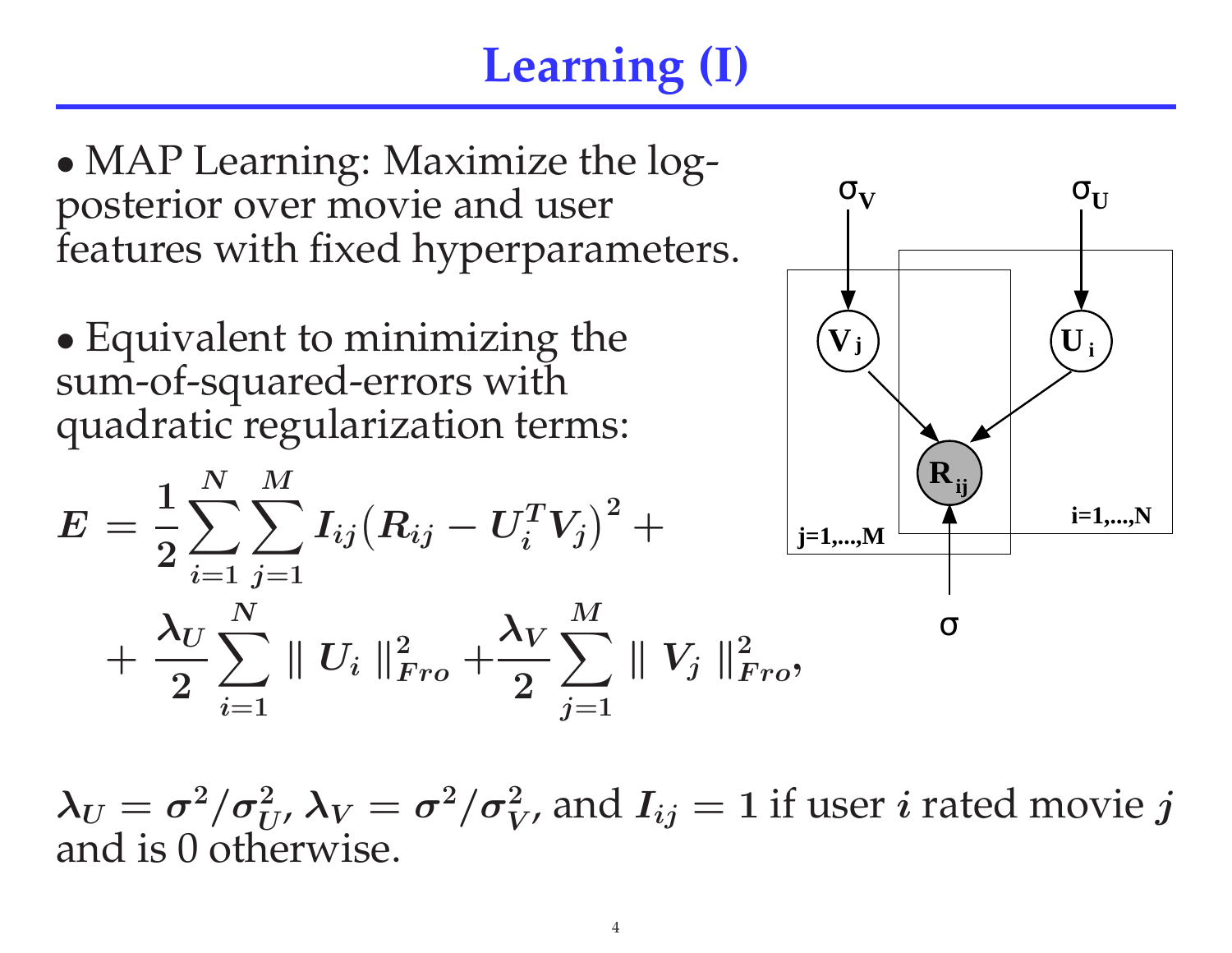# **Learning (II)**

$$
E = \frac{1}{2}\sum_{i=1}^{N}\sum_{j=1}^{M}I_{ij}(R_{ij} - U_i^TV_j)^2 \\ + \frac{\lambda_U}{2}\sum_{i=1}^{N}\parallel U_i \parallel_{Fro}^2 + \frac{\lambda_V}{2}\sum_{j=1}^{M}\parallel V_j \parallel_{Fro}^2.
$$

- $\bullet$ • Find local minimum by gradient descent in  $U$  and  $V$ .<br>Efficient and easy to implement. Efficient and easy to implement.
- $\bullet$ • Main drawback is complexity control, which is essential to making the model generalize well. making the model generalize well.
- $\bullet$ • Usually interested in predicting ratings for new<br>user/movie pairs, not in estimating model para user/movie pairs, not in estimating model parameters.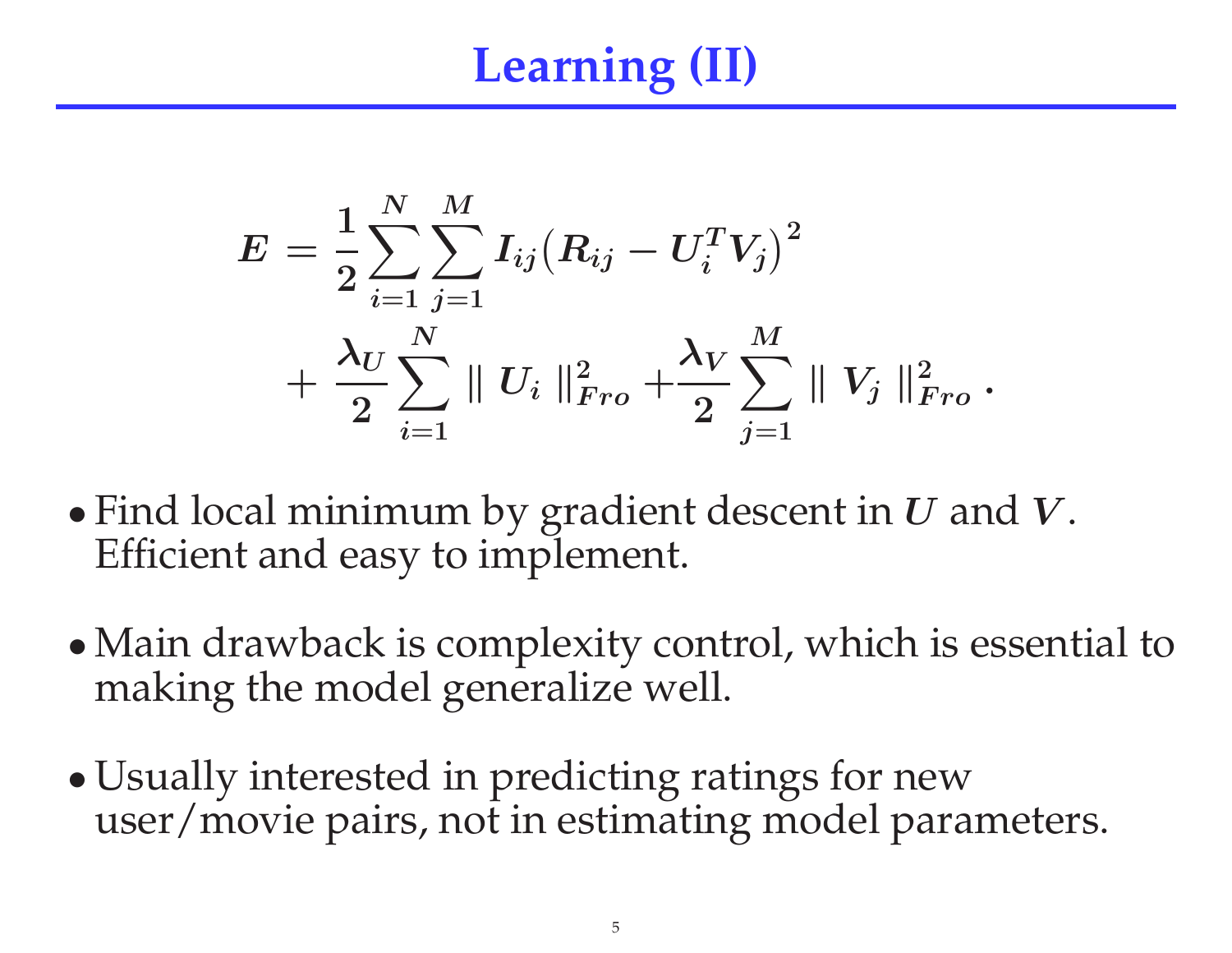#### **Bayesian Probabilistic Matrix Factorization**



 $\bullet$ • Gaussian-Wishart priors on the user and movie hyperparameters  $\Theta_U = \{u_U, \Lambda_U\}$  and  $\Theta_V = \{u$ hyperparameters  $\Theta_U=$  $\{\mu_U$  $\boldsymbol{U, \Lambda}$  $_U$ } and  $\Theta_V=$  $\{\mu_V$  $_{\boldsymbol{V}} , \boldsymbol{\Lambda}$  $_{V}\}.$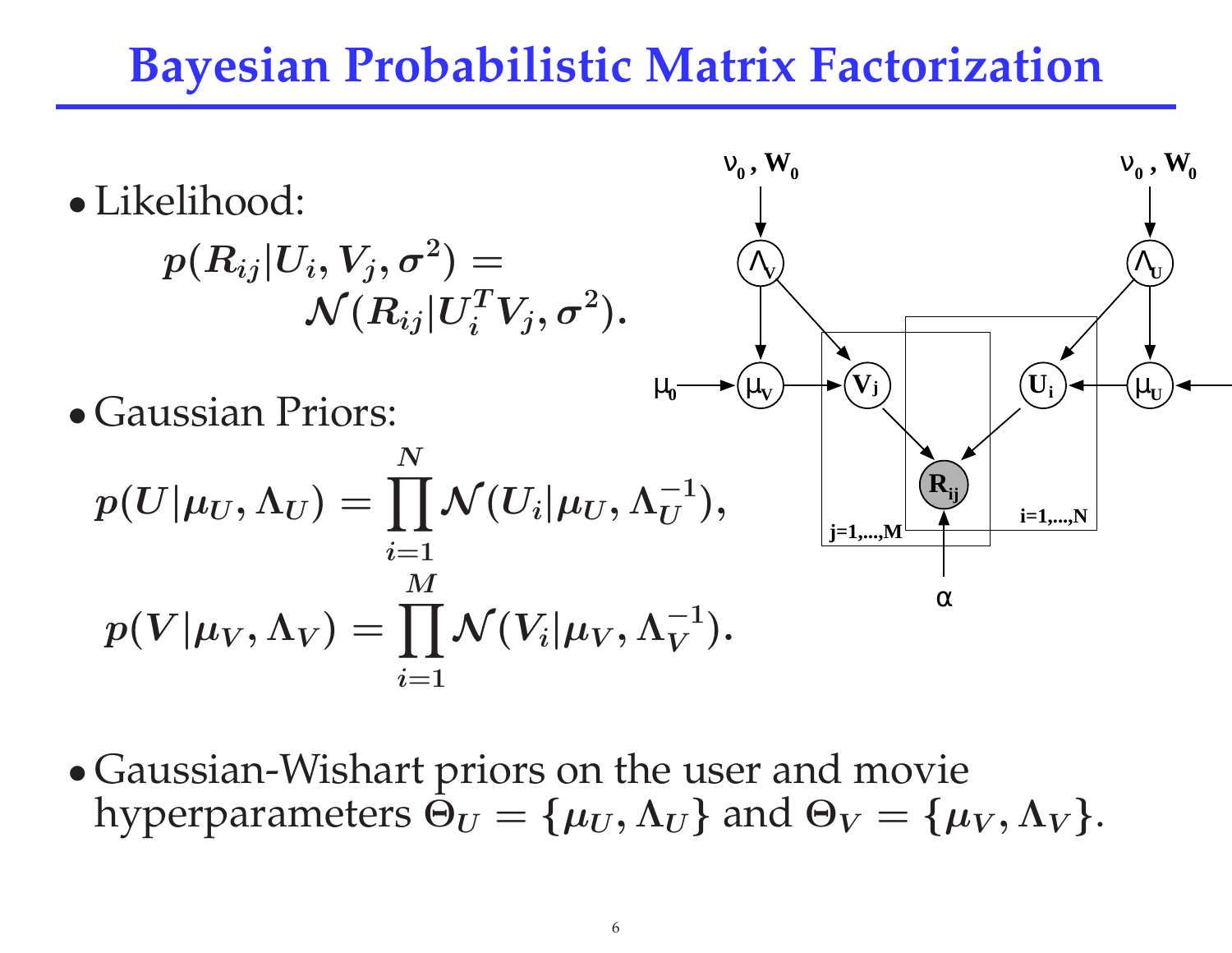# **Predictions**

- $\bullet$ • Obtain predictive distribution of  $R^*_{ij}$ , given observed ratings  $R$ ratings  $\boldsymbol{R}$ .
- $\bullet$ • This requires marginalization over the model parameters  $\{U, V\}$  and hyperparameters  $\{\Theta_{U}, \Theta_{V}\}$ .  $\{U,V\}$  and hyperparameters  $\{\Theta_U,\Theta_V\}.$
- $\bullet$ • Monte Carlo approximation:

$$
p(R^*_{ij}|R) \approx \frac{1}{K}\sum_{k=1}^K p(R^*_{ij}|U_i^{(k)},V_j^{(k)}).
$$

 $\bullet$  $\bullet$  Samples  $\{U_i^{(k)}, V_j^{(k)}\}$  $V_j^{(k)}$ } are generated by a Markov chain,<br>ry distribution is the posterior distributi whose stationary distribution is the posterior distribution over the model parameters.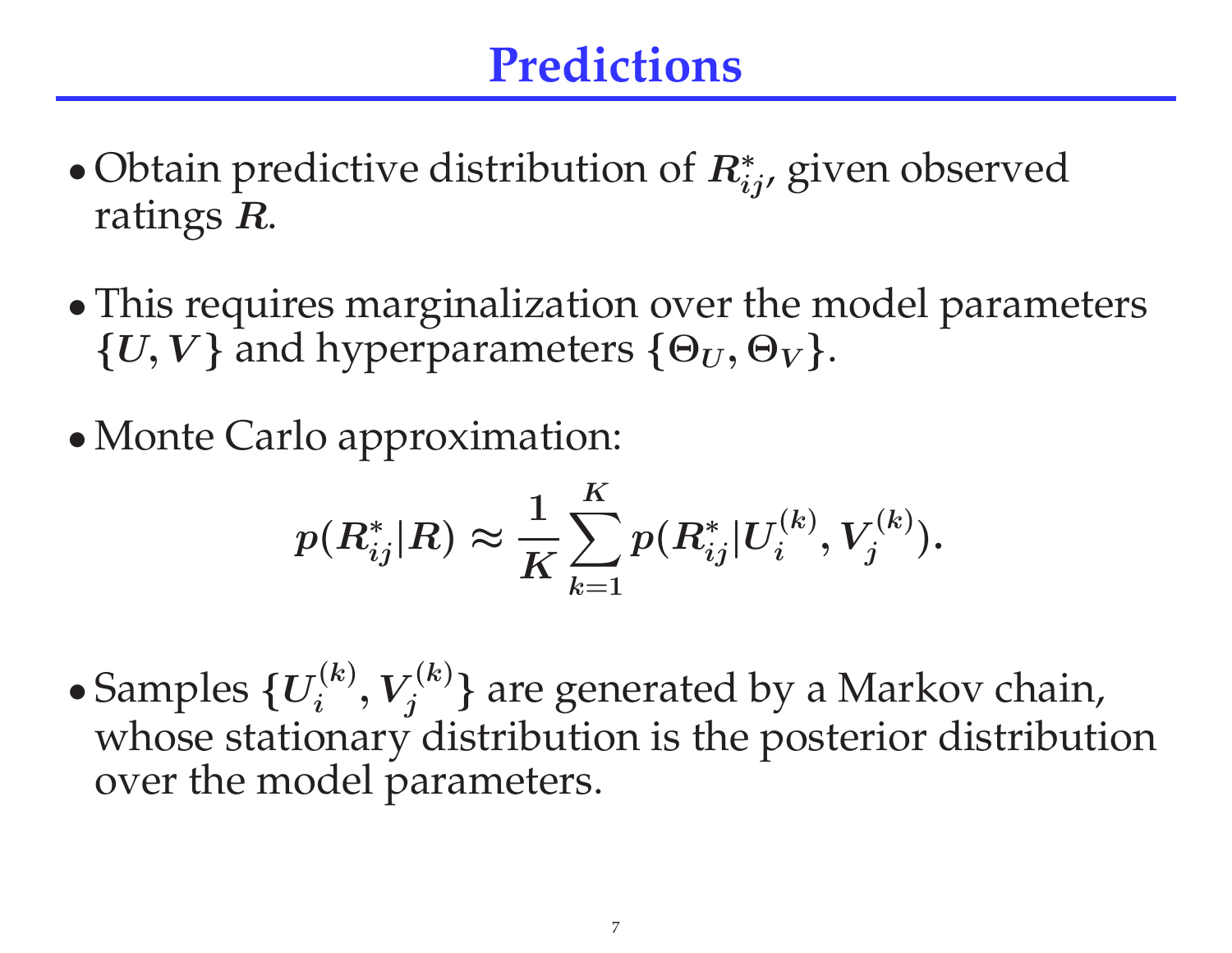# **Inference**

- $\bullet$ We use Gibbs sampling to generate the samples.
- $\bullet$ • Due to the use of conjugate priors, the conditional distributions are easy to sample from. distributions are easy to sample from.
- $\bullet$ • The posterior distributions of the user and movie latent feature matrices  $U$  and  $V$  factorize: feature matrices  $U$  and  $V$  factorize:

$$
p(U|R,V,\Theta_U) = \prod_{i=1}^N p(U_i|R,V,\Theta_U),\\ p(V|R,U,\Theta_U) = \prod_{j=1}^M p(V_i|R,U,\Theta_V).
$$

 $\bullet$ • We can speed up the sampler by sampling the feature vectors for different users/movies in parallel. vectors for different users/movies in parallel.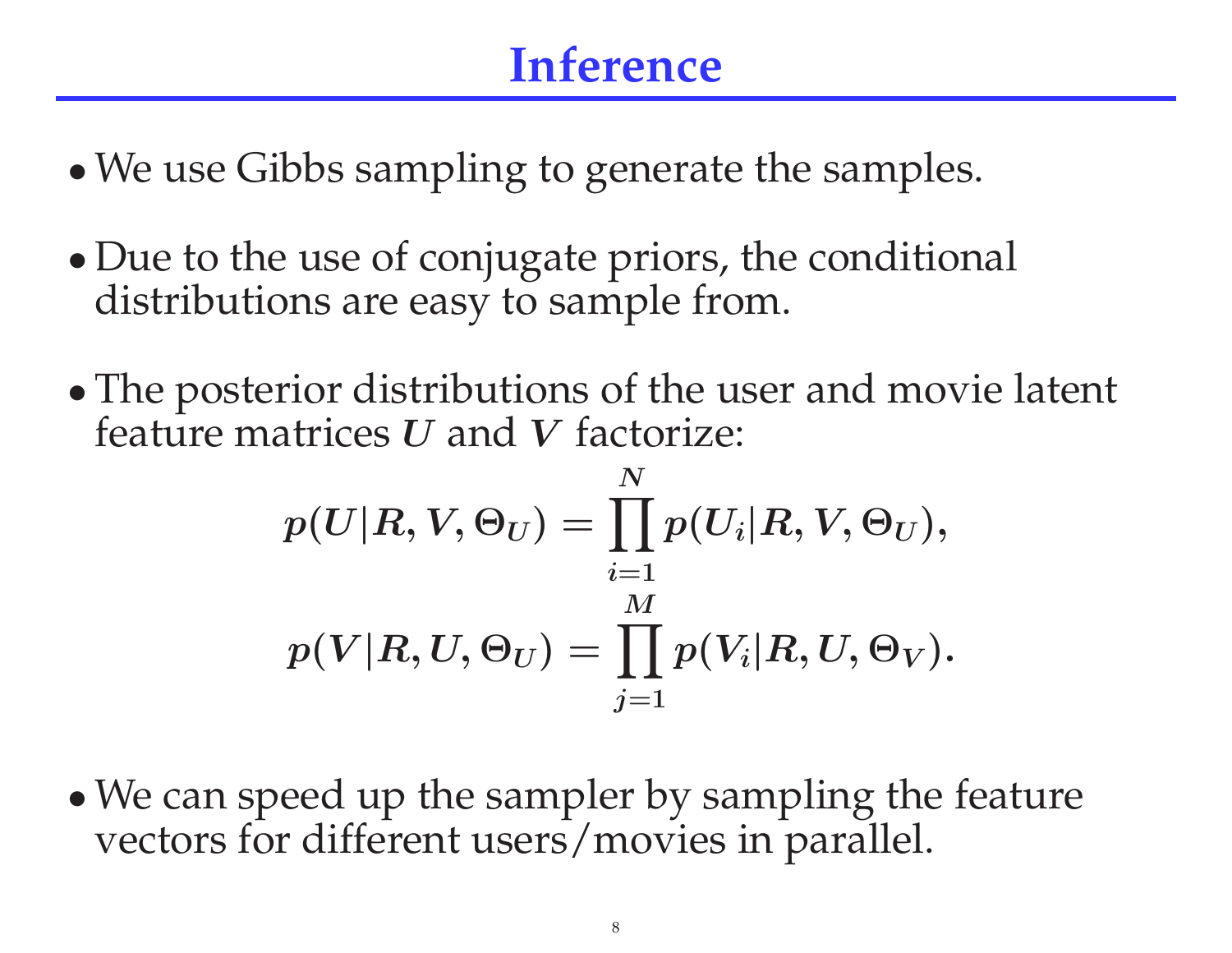# **Gibbs Sampler**



 $\bullet$ • Sample the feature vectors of movies  $i = 1, ..., M$  in paralle movies  $j = 1, ..., M$  in parallel:<br> $\mathbf{x}^{t+1}$  ( $\mathbf{x}^{t+1}$   $\mathbf{x}^{t+1}$   $\mathbf{x}^{t+1}$ )  $V^{t+1}_i \sim p(V_i|R, U^{t+1}, \Theta^{t+1}_V ).$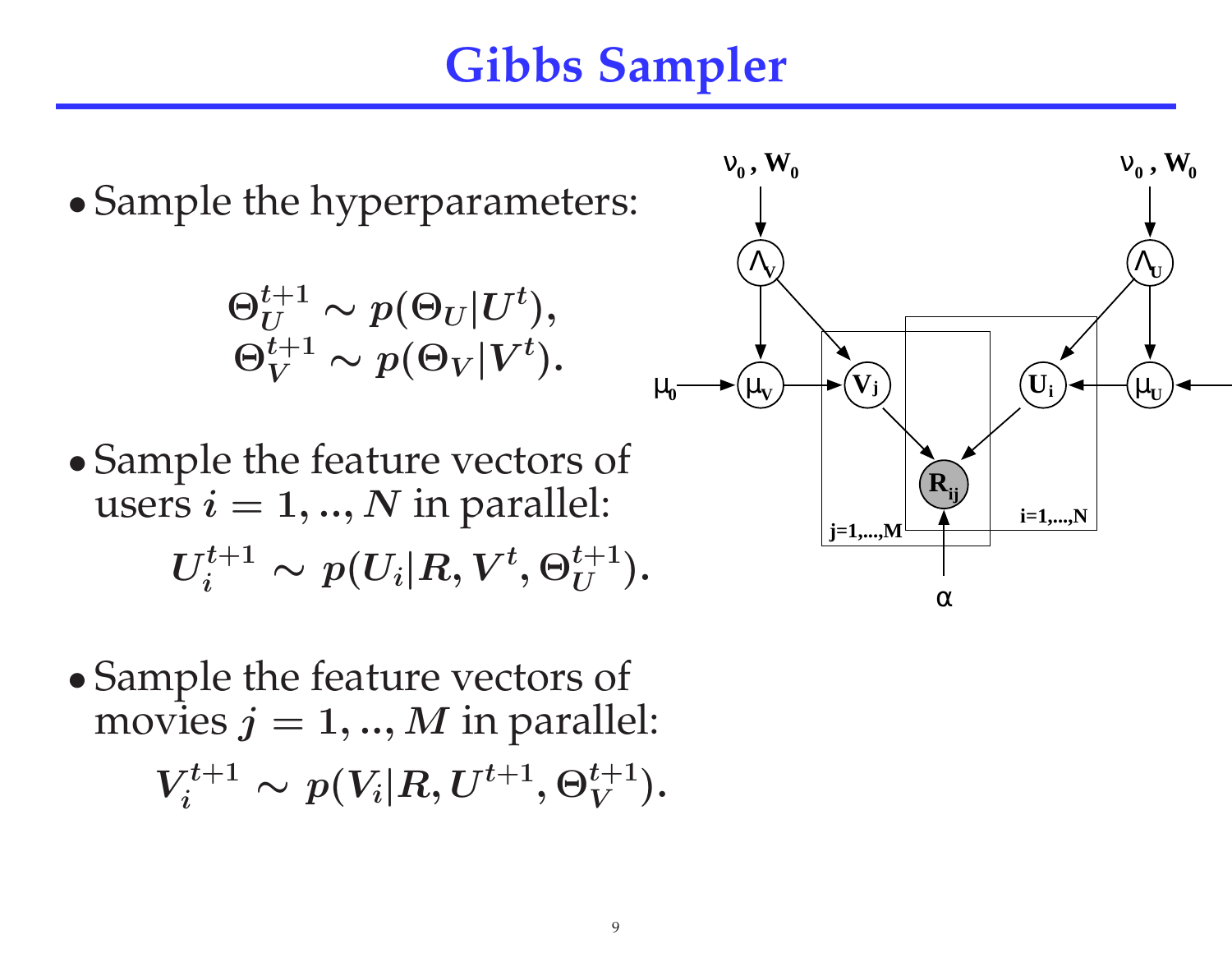#### **The Netflix Dataset**

- $\bullet$ The Netflix dataset is large, sparse, and imbalanced.
- $\bullet$ • The training set: 100,480,507 ratings from 480,189 users on 17.770 movies. 17,770 movies.
- $\bullet$ • The validation set: 1,408,395 ratings. The test set: 2,817,131 user/movie pairs with ratings withheld. user/movie pairs with ratings withheld.
- $\bullet$ • The dataset is very imbalanced. The number of ratings entered by a user ranges from 1 to over 15000. entered by <sup>a</sup> user ranges from <sup>1</sup> to over 15000.
- $\bullet$ • Performance is assessed by submitting predictions to<br>Netflix, which prevents accidental cheating since the Netflix, which prevents accidental cheating since the test answers are known only to Netflix.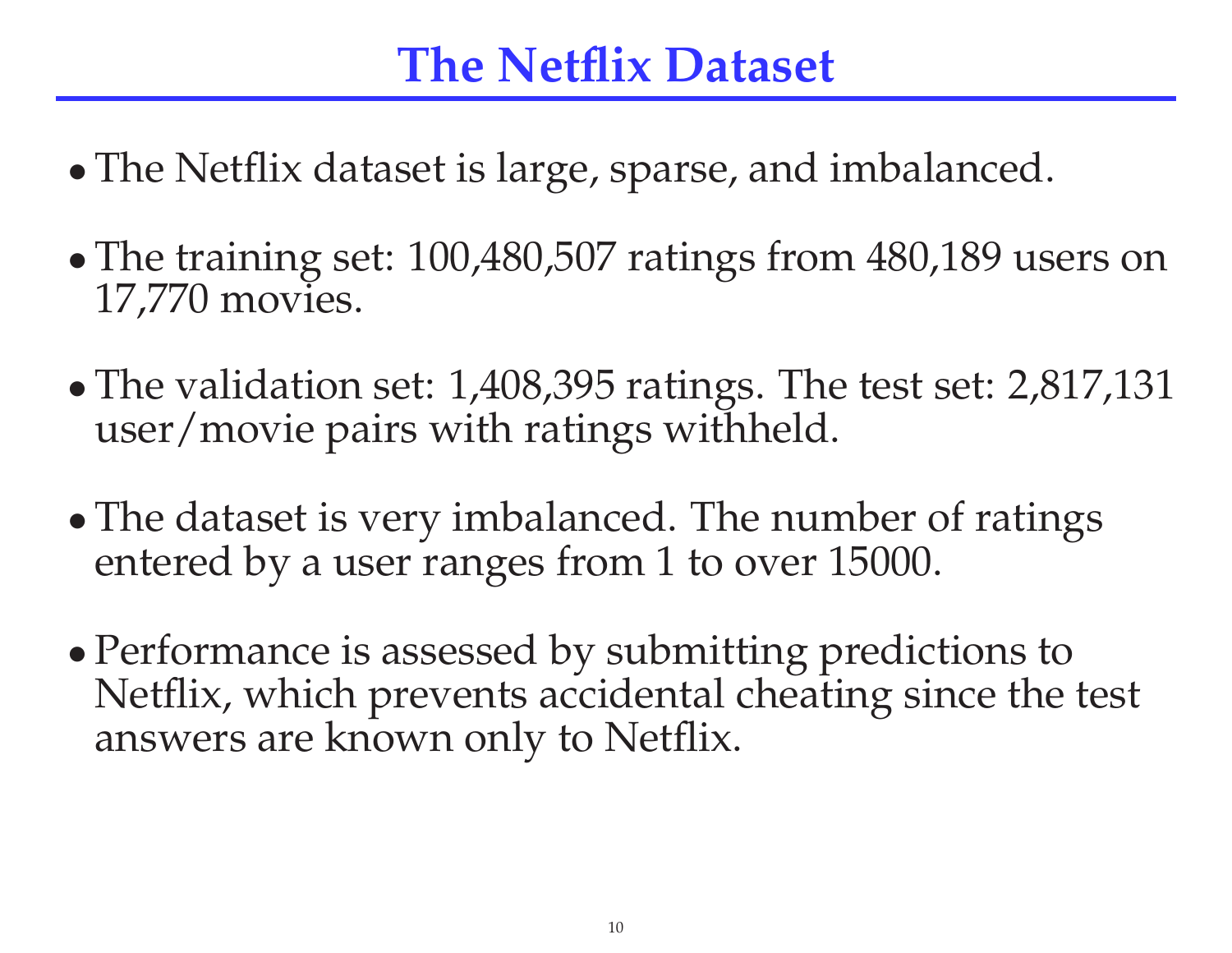# **Bayesian PMF**

- $\bullet$ • PMF models are trained efficiently by finding point estimates of model parameters and hyperparameter estimates of model parameters and hyperparameters.
- $\bullet$ • Does a fully Bayesian approach seem computationally feasible on 100 million ratings, with 0.5 million users, a feasible on <sup>100</sup> million ratings, with 0.5 million users, and 18,000 movies?
- $\bullet$ • MCMC methods are rarely used on large-scale problems.<br>They are perceived to be very slow by practitioners. They are perceived to be very slow by practitioners.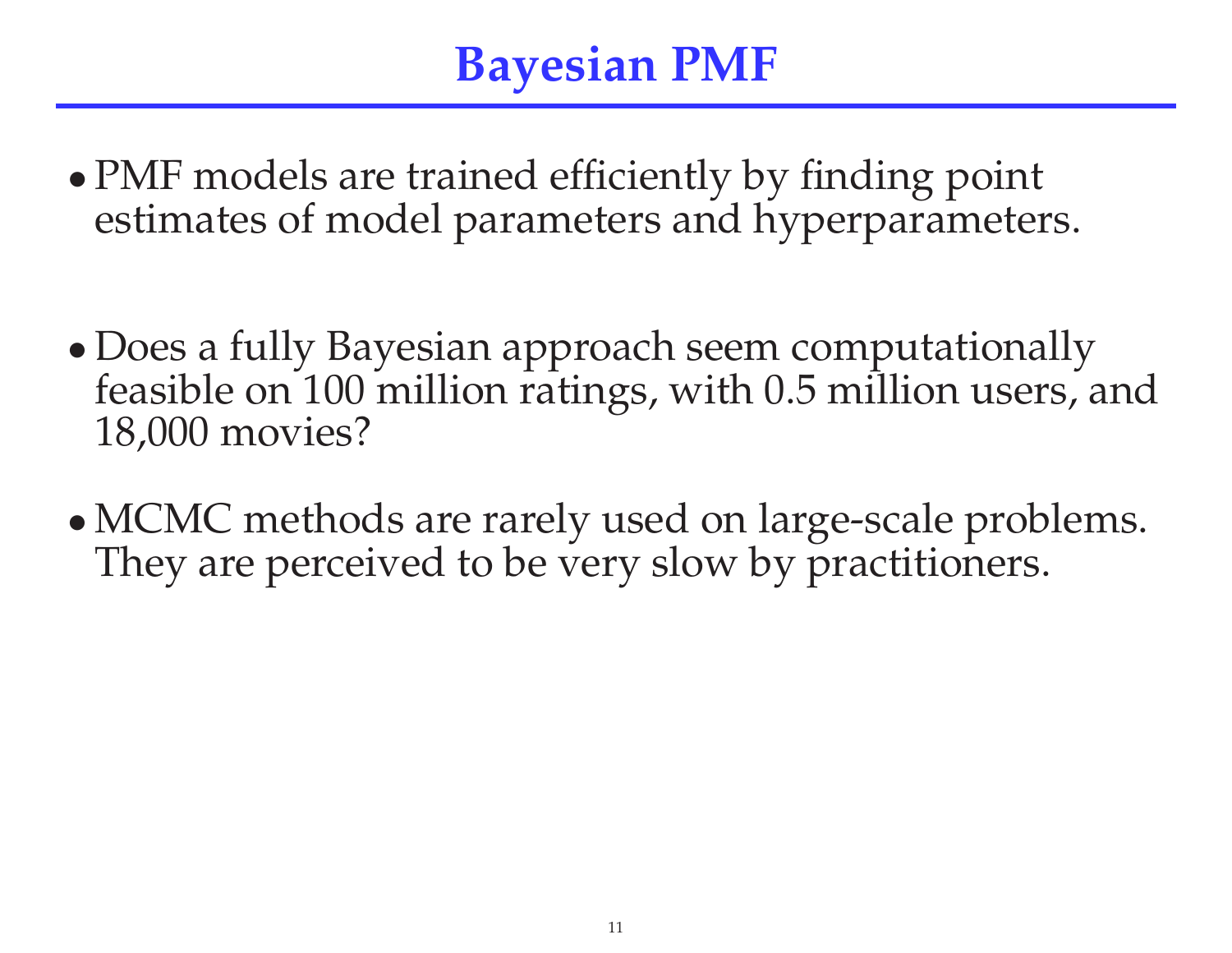# **Experimental Results**



 $\bullet$ • Performance of SVD, MAP-trained PMF, and Bayesian<br>PMF using 30D feature vectors on the full Netflix PMF using 30D feature vectors on the full Netflix validation set.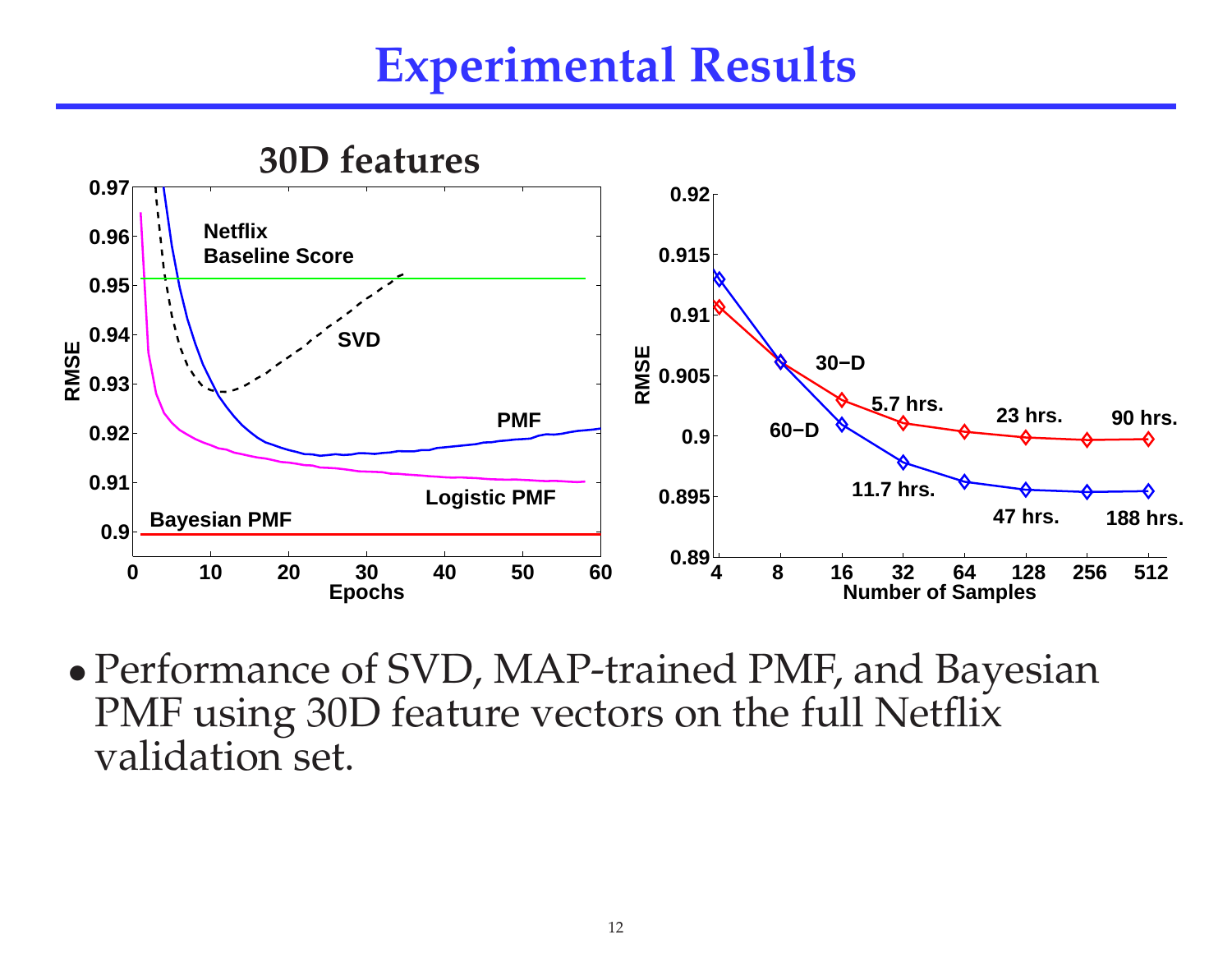#### $\bullet$ Performance on the Netflix *test set*.

|     |        |        | Feature Dim. PMF   Bayesian PMF   Reduction in % |
|-----|--------|--------|--------------------------------------------------|
| 60  | 0.9185 | 0.8989 | 2.13                                             |
| 150 | 0.9211 | 0.8965 | 2.67                                             |
| 300 | 0.9265 | 0.8954 | 3.36                                             |

- $\bullet$ • Bayesian PMF models significantly outperform their MAP counterparts. counterparts.
- $\bullet$ • The predictive accuracy of Bayesian PMF models<br>improves as the model complexity grows. improves as the model complexity grows.
- $\bullet$ • The Bayesian approach does not require limiting the complexity of the model based on the training set size complexity of the model based on the training set size.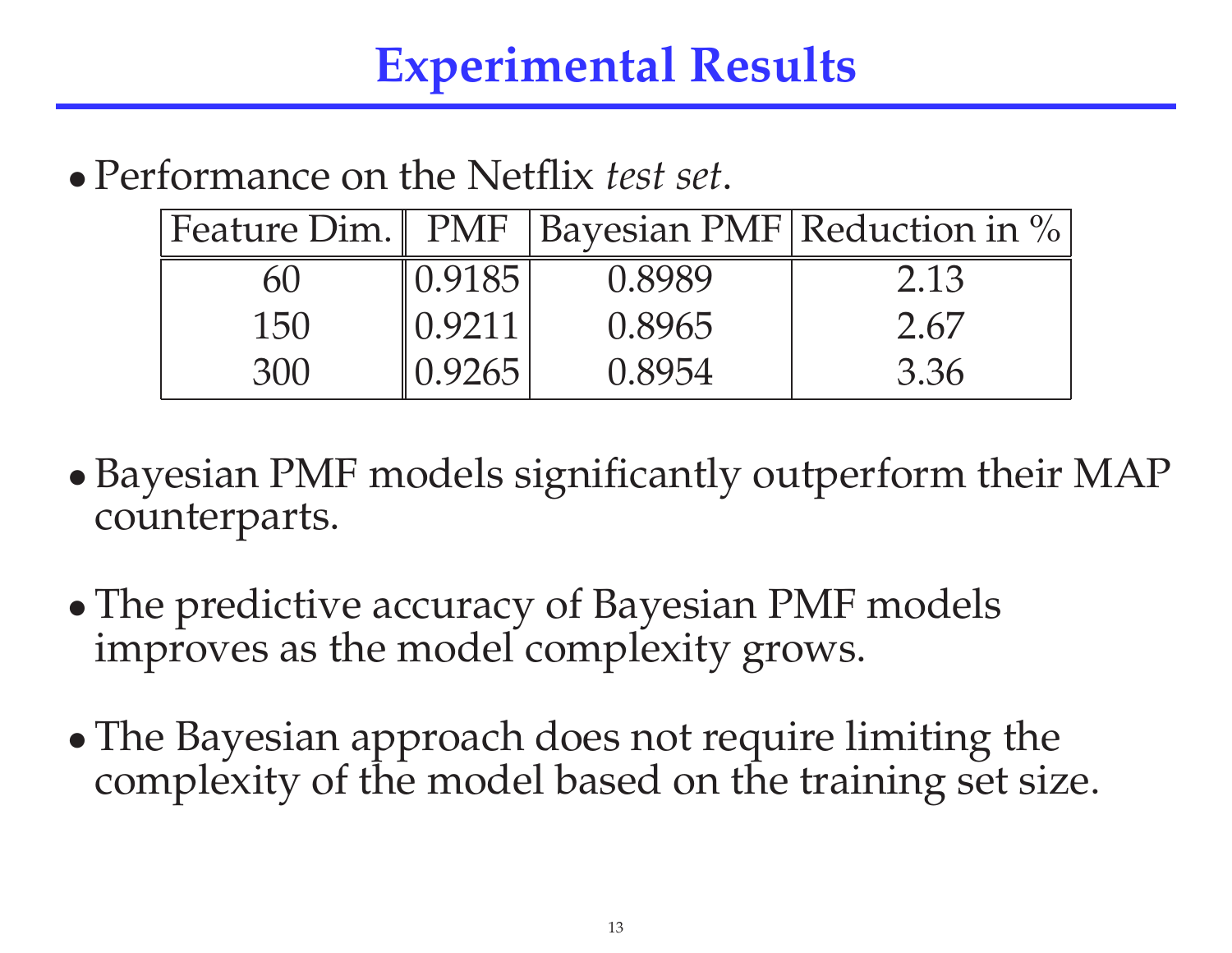# **Experimental Results**

 $\bullet$ • Bayesian PMF models deal with uncertainty more<br>effectively than their non-Bayesian counterparts. effectively than their non-Bayesian counterparts.



- $\bullet$ • Right: Predictions on randomly chosen test movies by<br>users who have rated 4, 23, 319, and 660 movies. users who have rated 4, 23, 319, and <sup>660</sup> movies.
- $\bullet$ • Left: Performance comparison between Bayesian PMF,<br>Logistic PMF, and the movie average algorithm that Logistic PMF, and the movie average algorithm that predicts the average rating of each movie.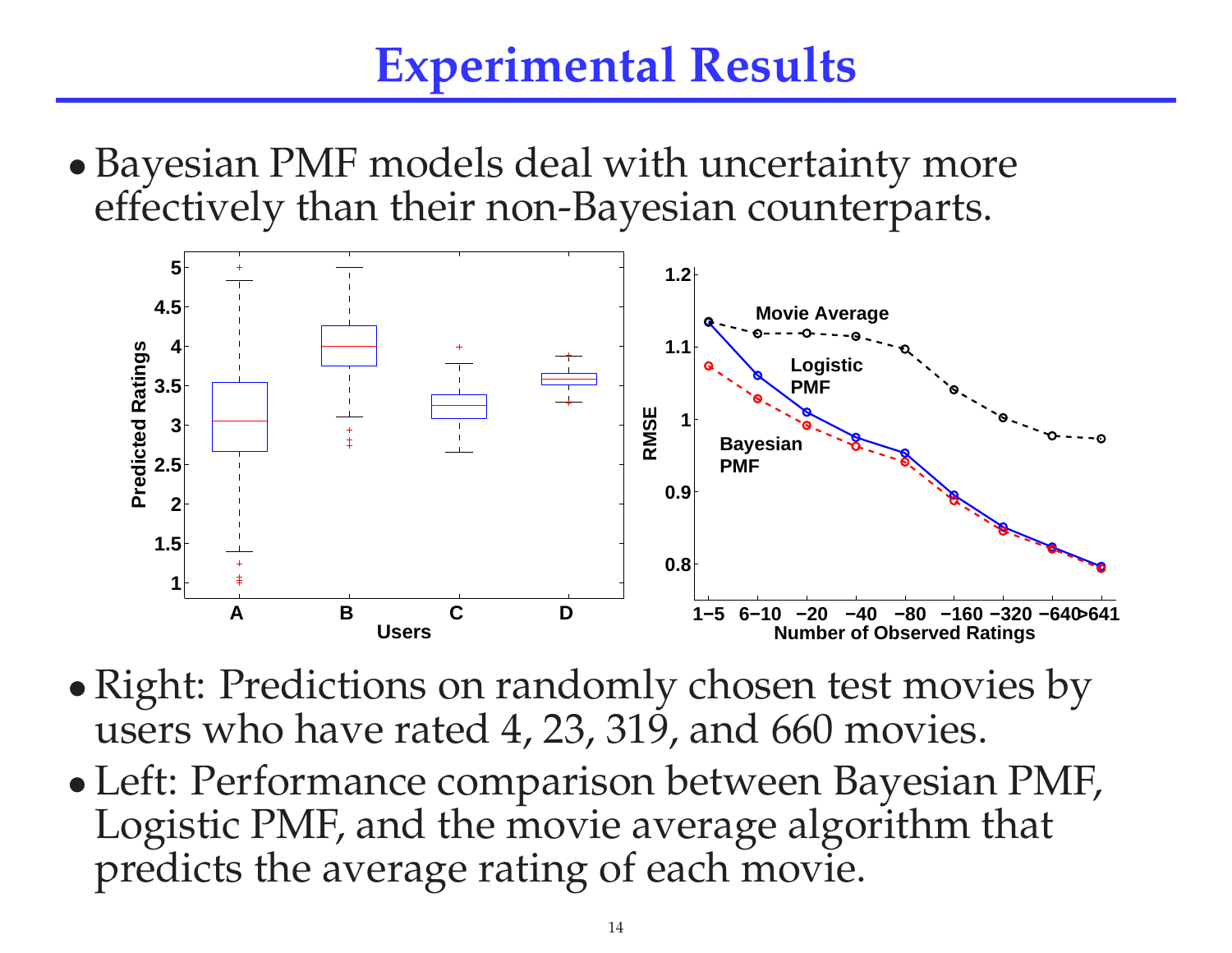# **Conclusions**

- $\bullet$  Bayesian PMF models can be successfully applied to <sup>a</sup> large dataset containing over <sup>100</sup> million movie ratings.
- $\bullet$ • They achieve significantly higher predictive accuracy than the MAP-trained models. the MAP-trained models.
- $\bullet$ • They provide a predictive distribution, allowing the prediction confidence to be taken into account when prediction confidence to be taken into account when making recommendations.
- $\bullet$ • One drawback of using MCMC for training Bayesian PMF models is that it is hard to determine when the Markov models is that it is hard to determine when the Markov chain has converge<sup>d</sup> to its equilibrium distribution.